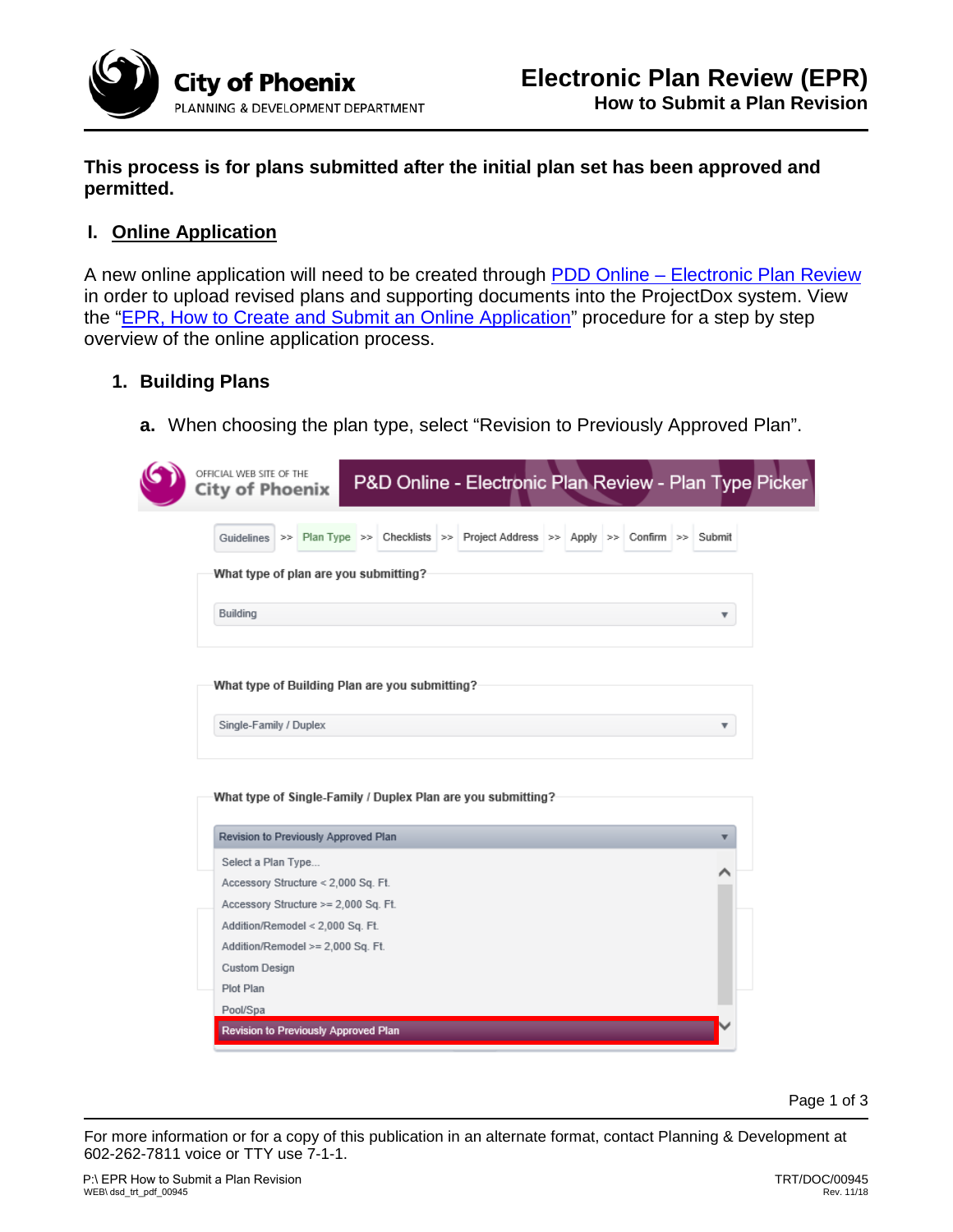# **2. Civil, Site and Fire Plans**

**a.** Select the same plan type as the original submittal application.

### **3. Sign Plans**

**a.** No new EPR Online application is required. Email the revised drawings directly to the original plan reviewer.

# **4. Scope of the Project**

**a.** In the "Scope of the Project" field, state the original plan number & type and explain the nature of the revisions.



Building :: Single-Family / Duplex :: Revision to Previously Approved Plan 1 N STANDARD PLAN DR, /, AZ, /

| Applicant Information                                                                                                                                                                                                                                                                                                                                                                             | Project Detail | Project Address | Contractor License Information |  |  |
|---------------------------------------------------------------------------------------------------------------------------------------------------------------------------------------------------------------------------------------------------------------------------------------------------------------------------------------------------------------------------------------------------|----------------|-----------------|--------------------------------|--|--|
| <b>Project Name / Description</b>                                                                                                                                                                                                                                                                                                                                                                 |                |                 |                                |  |  |
| <b>Scope of the Project</b><br>Describe the new construction in detail (i.e. new building, remodel/addition, tenant improvement,<br>grading/drainage, sign, etc) including the area and/or square footage involved and all disciplines involved<br>(i.e. plumbing, electrical, structural, civil, fire, etc). For signs, include the sign copy or other applicable<br>information about the sign. |                |                 |                                |  |  |
| (EXAMPLE) Revision to plan number 180025-RPRL. This plan revision consist of adding a<br>new 400 amp service.<br>Square Footage<br>Square footage of work proposed in this application/submittal.                                                                                                                                                                                                 |                |                 |                                |  |  |
| Est. Value, New Construction                                                                                                                                                                                                                                                                                                                                                                      |                |                 |                                |  |  |
|                                                                                                                                                                                                                                                                                                                                                                                                   |                |                 |                                |  |  |

Review All Entries